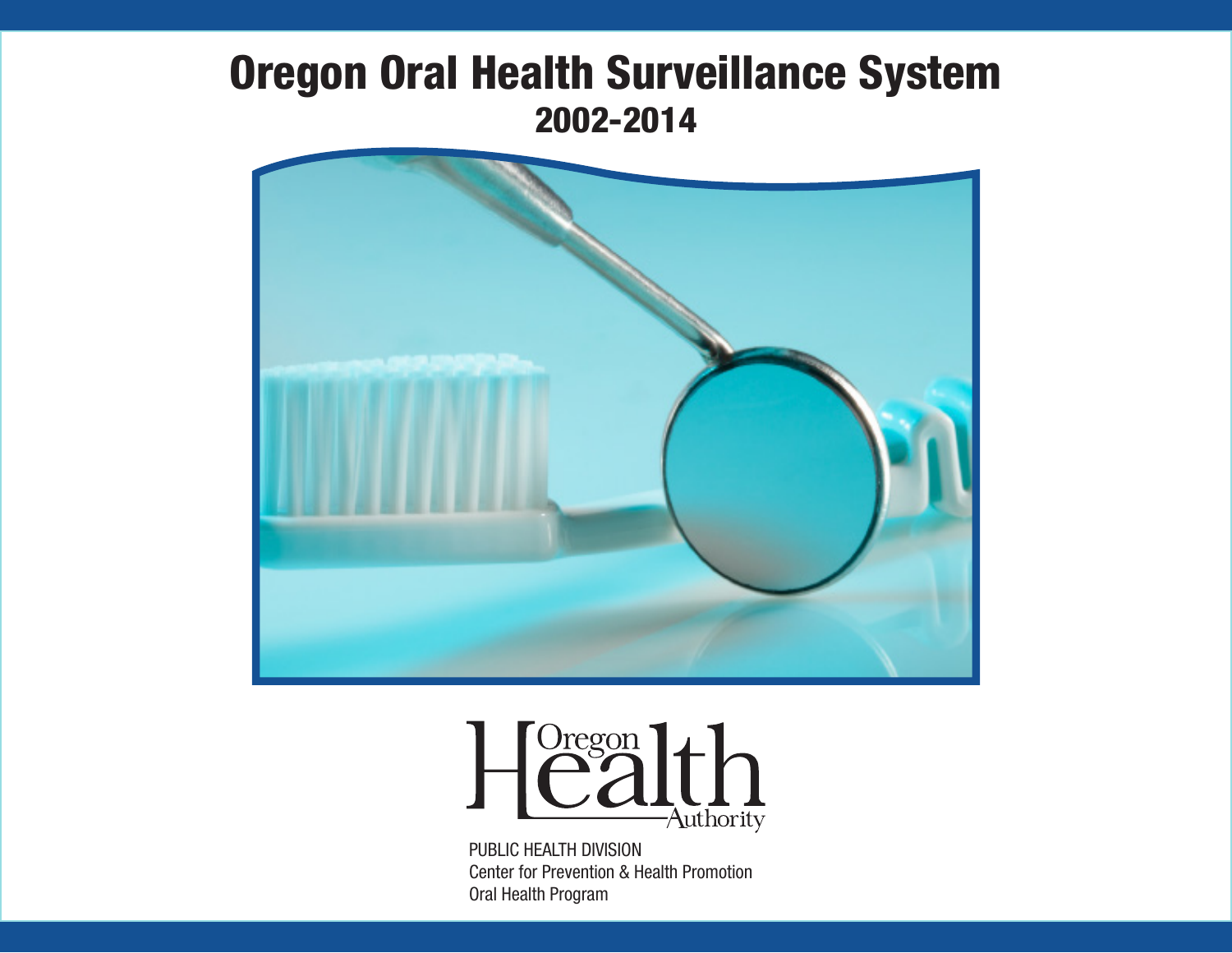## Oregon Oral Health Surveillance System 2002-2014

| No survey conducted this year                                                        | Question was not asked this year                                      |       |       |                              | Data not yet available       |       |       |       |       |                                      |       |                                             |                                              |                       |
|--------------------------------------------------------------------------------------|-----------------------------------------------------------------------|-------|-------|------------------------------|------------------------------|-------|-------|-------|-------|--------------------------------------|-------|---------------------------------------------|----------------------------------------------|-----------------------|
| <b>Description of Indicator</b>                                                      | Source/<br><b>Frequency of</b><br><b>Data</b><br><b>Availablility</b> | 2002  | 2003  | 2004                         | 2005                         | 2006  | 2007  | 2008  | 2009  | 2010                                 | 2011  | 2012                                        | 2013                                         | 2014                  |
| <b>Pregnant Women</b>                                                                |                                                                       |       |       |                              |                              |       |       |       |       |                                      |       |                                             |                                              |                       |
| Women with a dental visit during pregnancy                                           |                                                                       | 47.1% | 47.5% | 43.1%                        | 43.9%                        | 43.9% | 48.8% | 51.5% | 53.5% | 51.1%                                | 52.2% |                                             |                                              |                       |
| Women who received information on dental care<br>during pregnancy from a provider    | PRAMS <sup>1</sup>                                                    | 45.5% | 45.3% | 41.5%                        | 43.8%                        | 46.1% | 48.5% | 51.3% | 53.2% | 55.4%                                | 57.6% | Available<br><b>April 2015</b><br>(delayed) |                                              | Available   Available |
| Women who had their teeth cleaned within the<br>previous year                        | (Annual)                                                              | 47.9% | 49.1% | 45.2%                        | 46.5%                        | 46.0% | 50.8% | 49.7% |       |                                      | 53.2% |                                             |                                              | May 2016 May 2017     |
| Women who received advice on infant tooth decay                                      |                                                                       | 29.0% | 31.6% | 32.4%                        | 30.2%                        | 32.0% | 33.0% | 34.4% | 32.3% | 33.5%                                | 33.3% |                                             |                                              |                       |
| Toddlers                                                                             |                                                                       |       |       |                              |                              |       |       |       |       |                                      |       |                                             |                                              |                       |
| <b>Toddlers with a dental visit</b>                                                  |                                                                       |       |       |                              |                              | 17.2% | 22.2% | 24.6% | 28.5% | 22.1%                                | 24.4% | Available                                   | Available<br><b>Dec 2016</b>                 |                       |
| Toddlers who received fluoride drops or tablets                                      |                                                                       |       |       | Question first asked in 2006 |                              | 42.7% | 40.0% | 35.6% | 37.9% | 39.7%                                | 38.4% | April 2015                                  |                                              |                       |
| Toddlers using a baby bottle in bed                                                  |                                                                       |       |       |                              |                              | 13.1% | 11.9% | 13.1% | 18.5% | Question changed, see next indicator |       |                                             |                                              |                       |
| Toddlers using a baby bottle or sippy cup in bed                                     | PRAMS-2 <sup>2</sup><br>(Annual)                                      |       |       |                              | Question first asked in 2010 |       |       |       |       | 25.9%                                | 23.9% |                                             | Available   Available<br>April 2015 Dec 2016 |                       |
| Toddlers using a baby bottle filled with anything other<br>than water (night or day) |                                                                       |       |       | Question first asked in 2006 |                              | 64.5% | 72.5% | 72.6% | 72.4% | Question changed, see next indicator |       |                                             |                                              |                       |
| Toddlers using a baby bottle filled with anything other<br>than water (night)        |                                                                       |       |       |                              | Question first asked in 2010 |       |       |       |       | 32.1%                                | 41.0% | Available<br><b>April 2015</b>              | Available<br><b>Dec 2016</b>                 |                       |

1 Pregnancy Risk Assessment Monitoring System (PRAMS): an annual survey of postpartum women. Data from 2012 births is delayed because of CDC technical problems.

2 PRAMS-2: began in 2006, a follow-up survey of PRAMS respondents when child turns two year old.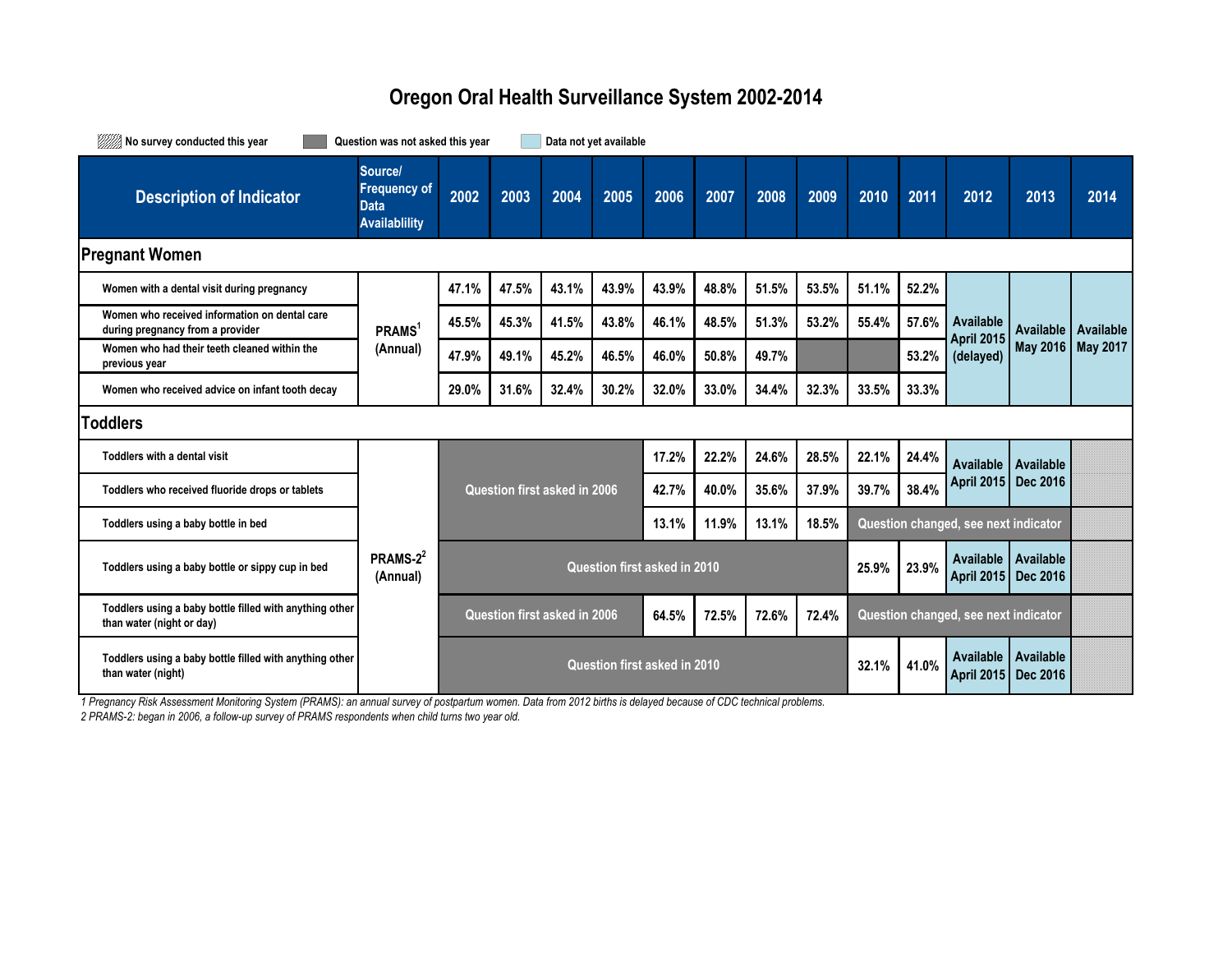| WM)<br>No survey conducted this year<br>Question was not asked this year<br>Data not yet available                                                                 |                                                                       |       |      |                              |       |      |       |                                              |      |      |      |       |      |      |
|--------------------------------------------------------------------------------------------------------------------------------------------------------------------|-----------------------------------------------------------------------|-------|------|------------------------------|-------|------|-------|----------------------------------------------|------|------|------|-------|------|------|
| <b>Description of Indicator</b>                                                                                                                                    | Source/<br><b>Frequency of</b><br><b>Data</b><br><b>Availablility</b> | 2002  | 2003 | 2004                         | 2005  | 2006 | 2007  | 2008                                         | 2009 | 2010 | 2011 | 2012  | 2013 | 2014 |
| Elementary school children                                                                                                                                         |                                                                       |       |      |                              |       |      |       |                                              |      |      |      |       |      |      |
| Children aged 6-9 years with cavities (treated and<br>untreated, all teeth)                                                                                        |                                                                       | 57.3% |      |                              |       |      | 63.7% |                                              |      |      |      | 52.0% |      |      |
| Children aged 6-9 years with untreated decay (all<br>teeth)                                                                                                        |                                                                       | 23.9% |      |                              |       |      | 35.5% |                                              |      |      |      | 19.9% |      |      |
| Children aged 6-9 years in need of urgent dental care                                                                                                              | Smile Survey <sup>3</sup><br>(Every 5                                 | 2.7%  |      |                              |       |      | 4.1%  |                                              |      |      |      | 3.0%  |      |      |
| Children aged 6-9 years with no dental visit in the<br>previous year                                                                                               | Years)                                                                | 19.7% |      |                              |       |      | 27.0% |                                              |      |      |      |       |      |      |
| Children aged 6-9 years with sealants on at least one<br>permanent molar                                                                                           |                                                                       | 32.3% |      |                              |       |      | 29.7% |                                              |      |      |      | 38.1% |      |      |
| <b>Children and adolescents</b>                                                                                                                                    |                                                                       |       |      |                              |       |      |       |                                              |      |      |      |       |      |      |
| Children (aged 1-17 years) with one or more oral<br>health problems in past 6 months (broken teeth,<br>bleeding gums, toothache, and decayed teeth or<br>cavities) | NSCH <sup>4</sup>                                                     |       |      | Question first asked in 2007 |       |      | 30.0% | Question changed in 2012, see next indicator |      |      |      |       |      |      |
| Children (aged 1-17 years) with one or more oral<br>health problems in past 12 months (toothache,<br>decayed teeth, unfilled cavities)                             | (Every 5<br>Years)                                                    |       |      |                              | 20.7% |      |       |                                              |      |      |      |       |      |      |

3 Smile Survey: a screening survey, conducted every 5 years by the Oral Health Program among children aged 6-9 years. 4 National Survey of Children's Health (NSCH).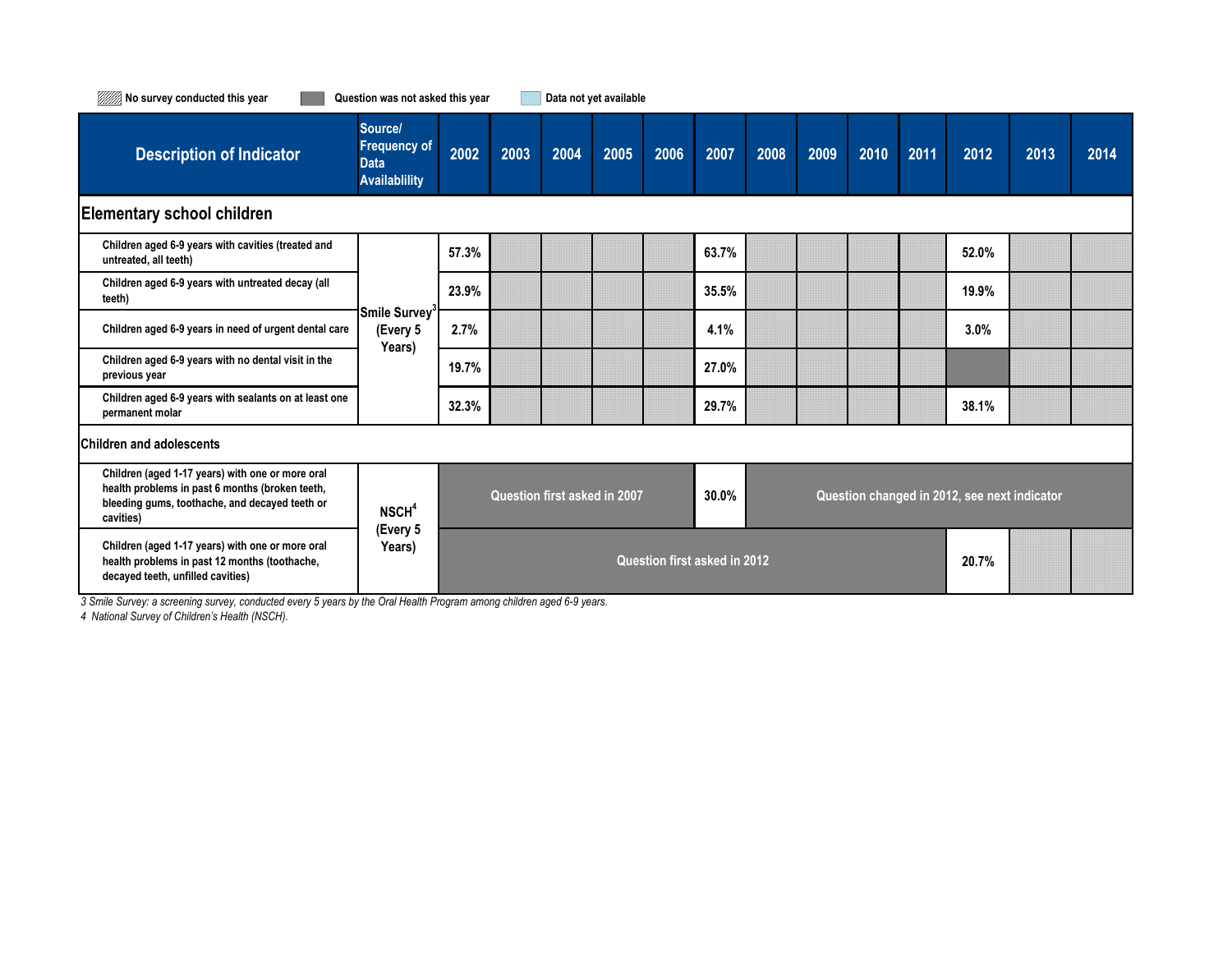| No survey conducted this year                                                                     | Question was not asked this year                                      |       |                                        |                              | Data not yet available              |       |       |       |       |      |       |      |       |      |
|---------------------------------------------------------------------------------------------------|-----------------------------------------------------------------------|-------|----------------------------------------|------------------------------|-------------------------------------|-------|-------|-------|-------|------|-------|------|-------|------|
| <b>Description of Indicator</b>                                                                   | Source/<br><b>Frequency of</b><br><b>Data</b><br><b>Availablility</b> | 2002  | 2003                                   | 2004                         | 2005                                | 2006  | 2007  | 2008  | 2009  | 2010 | 2011  | 2012 | 2013  | 2014 |
| Adolescents - 8th grade                                                                           |                                                                       |       |                                        |                              |                                     |       |       |       |       |      |       |      |       |      |
| 8th graders who saw a dentist or dental hygienist<br>during the previous year                     |                                                                       | 65.3% | 68.9%                                  | 71.7%                        | 69.9%                               | 67.4% |       | 69.7% |       |      | 72.2% |      | 72.8% |      |
| 8th graders who have had one or more cavities ever                                                |                                                                       |       | <b>Question first</b><br>asked in 2004 | 69.1%                        | 72.3%                               | 72.4% |       | 71.7% |       |      | 71.4% |      | 70.1% |      |
| 8th graders who brush their teeth daily                                                           | OHT <sup>5</sup><br>(Every Other                                      |       | <b>Question first</b><br>asked in 2004 | 96.1%                        | 95.9%                               | 95.9% |       |       |       |      | 94.7% |      | 95.5% |      |
| 8th graders using spit (chewing) tobacco, snuff, or dip<br>in the previous month                  | <b>Year Since</b><br>$2009 -$                                         | 1.7%  | 2.6%                                   | 2.7%                         | 3.0%                                | 3.0%  | 4.0%  | 3.4%  | 4.1%  |      | 4.0%  |      | 1.9%  |      |
| 8th graders with a mouth injury from any sports ever<br>(organized or recreational)               | <b>Odd Years)</b>                                                     |       |                                        | Question first asked in 2008 |                                     |       |       |       | 21.8% |      | 21.4% |      |       |      |
| 8th graders with an oral piercing (tongue, lip, cheek,<br>tooth, etc)                             |                                                                       |       |                                        |                              | Question first asked in 2011        |       |       |       | 4.6%  |      | 3.9%  |      |       |      |
| 8th graders who missed $\geq$ 1 hour of school during the<br>previous year due to dental problems |                                                                       |       |                                        |                              | <b>Question first asked in 2011</b> |       |       |       | 8.1%  |      | 10.3% |      |       |      |
| Adolescents - 11th grade                                                                          |                                                                       |       |                                        |                              |                                     |       |       |       |       |      |       |      |       |      |
| 11th graders who saw a dentist or dental hygienist<br>during the previous year                    |                                                                       | 77.2% | 75.4%                                  | 75.3%                        | 74.3%                               | 72.8% | 72.4% |       |       |      | 72.2% |      | 74.5% |      |
| 11th graders who have had one or more cavities ever                                               |                                                                       |       | <b>Question first</b><br>asked in 2004 | 72.6%                        | 74.2%                               | 73.2% | 74.3% |       |       |      | 76.4% |      | 74.0% |      |
| 11th graders who brush their teeth daily                                                          |                                                                       |       | <b>Question first</b><br>asked in 2004 | 96.7%                        | 97.1%                               | 96.0% | 95.3% |       |       |      | 96.0% |      | 96.0% |      |
| 11th graders using spit (chewing) tobacco, snuff, or<br>dip in the previous month                 | OHT <sup>5</sup><br>(Every Other                                      | 6.7%  | 5.7%                                   | 6.5%                         | 7.5%                                | 5.6%  | 8.3%  | 7.8%  | 7.4%  |      | 7.0%  |      | 5.7%  |      |
| 11th grade males using spit (chewing) tobacco, snuff,<br>or dip in the previous month             | <b>Year Since</b><br>$2009 -$<br><b>Odd Years)</b>                    | 12.5% | 10.4%                                  | 10.6%                        | 13.1%                               | 10.2% | 13.9% | 13.6% | 12.0% |      | 11.5% |      | 9.6%  |      |
| 11th graders with a mouth injury from any sports ever<br>(organized or recreational)              |                                                                       |       |                                        |                              | Question first asked in 2011        |       |       |       | 11.1% |      | 16.1% |      |       |      |
| 11th graders with an oral piercing (tongue, lip, cheek,<br>tooth, etc)                            |                                                                       |       |                                        |                              | Question first asked in 2011        |       |       | 5.3%  |       | 4.6% |       |      |       |      |
| 11th graders who missed ≥ 1 hour of school during<br>the previous year due to dental problems     |                                                                       |       |                                        |                              | <b>Question first asked in 2011</b> |       |       |       |       |      | 7.9%  |      | 9.6%  |      |

5 Oregon Healthy Teens Survey: a survey of 8th and 11th graders.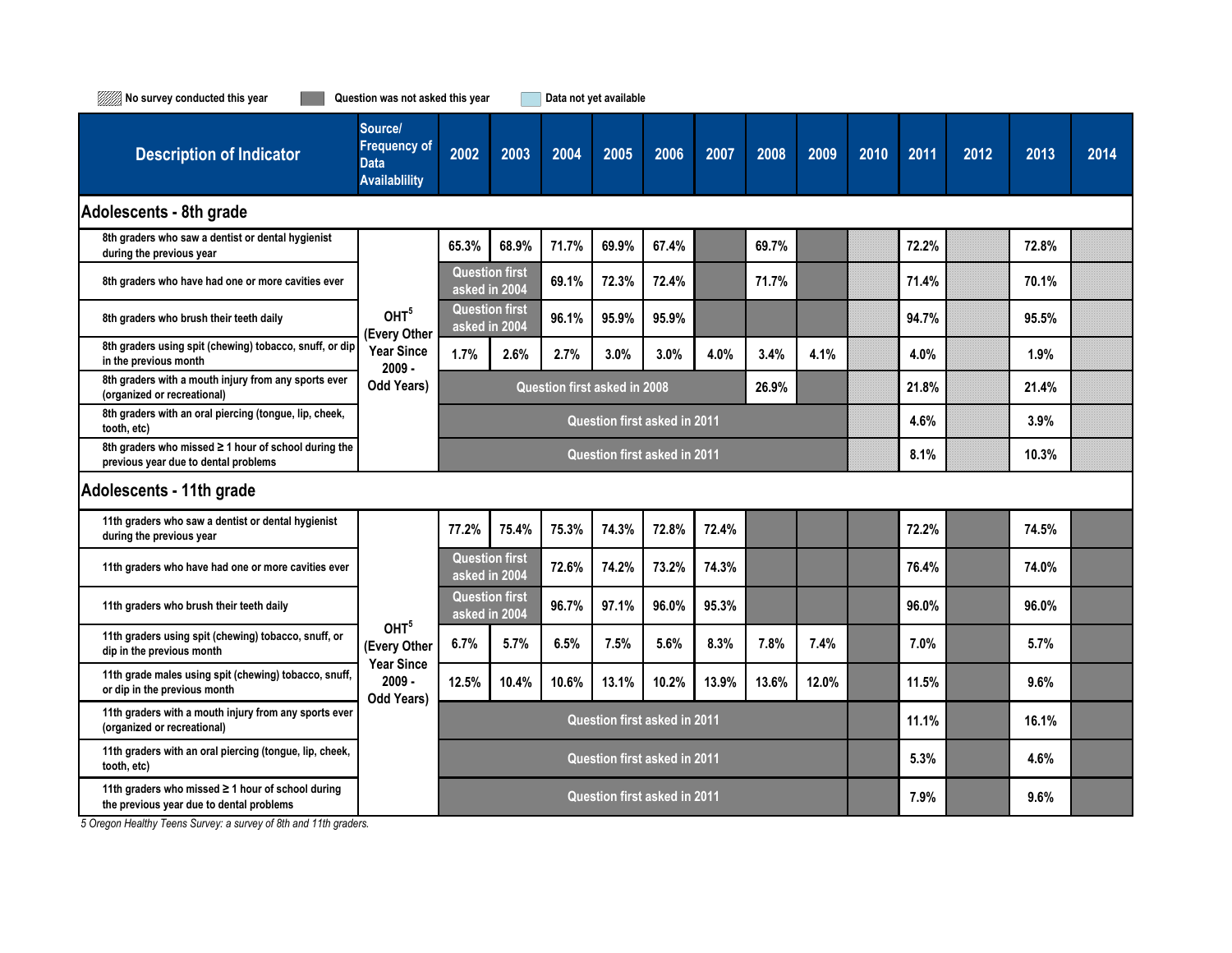| No survey conducted this year                                                                              | Question was not asked this year                                      |       |                              |       | Data not yet available  |       |       |       |       |       |       |       |       |                                      |  |
|------------------------------------------------------------------------------------------------------------|-----------------------------------------------------------------------|-------|------------------------------|-------|-------------------------|-------|-------|-------|-------|-------|-------|-------|-------|--------------------------------------|--|
| <b>Description of Indicator</b>                                                                            | Source/<br><b>Frequency of</b><br><b>Data</b><br><b>Availablility</b> | 2002  | 2003                         | 2004  | 2005                    | 2006  | 2007  | 2008  | 2009  | 2010  | 2011  | 2012  | 2013  | 2014                                 |  |
| <b>Adults</b>                                                                                              |                                                                       |       |                              |       |                         |       |       |       |       |       |       |       |       |                                      |  |
| Adults aged $\geq$ 18 years with a dental visit in the<br>previous year for any reason                     |                                                                       | 67.7% |                              | 67.1% | 66.4%                   | 67.4% |       | 70.4% |       | 63.8% |       | 63.8% |       |                                      |  |
| Adults aged ≥18 years with one or more tooth loss                                                          |                                                                       | 43.2% |                              | 40.5% |                         | 40.9% |       | 39.2% |       | 41.5% |       | 42.0% |       |                                      |  |
| Adults aged ≥18 years who are edentulous (have no<br>teeth)                                                |                                                                       | 5.9%  |                              | 4.8%  | 5.1%                    | 4.9%  |       | 4.5%  |       | 5.1%  |       | 5.1%  |       | <b>Available</b><br><b>July 2015</b> |  |
| Adults aged > 65 years who are edentulous (have no<br>teeth)                                               | <b>BRFSS</b> <sup>6</sup><br>(Annual)                                 | 18.8% |                              | 17.8% | 16.4%                   | 16.9% |       | 16.0% |       | 17.7% |       | 15.6% |       |                                      |  |
| Adults aged $\geq$ 18 years who had a teeth cleaning<br>within the previous year                           |                                                                       | 67.7% |                              | 66.0% | 65.0%                   | 65.9% |       | 70.0% |       | 62.0% |       | 62.0% |       |                                      |  |
| Adults aged ≥ 18 years with diabetes who had a<br>dental visit in the previous year                        |                                                                       |       |                              |       | 56.6%                   |       |       |       |       |       |       |       |       |                                      |  |
| Adult smokers or chewers aged ≥ 18 years who were<br>advised by a dentist to quit                          |                                                                       |       | Question first asked in 2012 |       |                         |       |       |       |       |       |       |       |       |                                      |  |
| <b>Medicaid</b>                                                                                            |                                                                       |       |                              |       |                         |       |       |       |       |       |       |       |       |                                      |  |
| Children (aged $\leq$ 20 years) on Medicaid with a dental<br>visit for any reason during the previous year |                                                                       | 31.1% | 25.9%                        | 20.8% | 29.0%                   | 31.0% | 31.5% | 32.8% | 35.0% | 39.5% | 42.4% | 42.7% | 42.3% | 41.9%                                |  |
| Children (aged ≤ 20 years) on Medicaid who had their<br>teeth cleaned during the previous year             | DMAP <sup>7</sup><br>CMS <sup>8</sup>                                 | 18.2% | 16.5%                        |       | 9.7%                    | 12.0% | 27.1% | 27.7% | 31.3% | 33.0% | 35.8% | 40.0% | 36.2% | 41.4%                                |  |
| Adults (aged ≥ 21 years) on Medicaid with a dental<br>visit for any reason during the previous year        | (Annual)                                                              | 28.5% | 18.6%                        | 19.3% | 28.4%                   | 29.9% | 29.6% | 28.7% | 30.1% | 27.0% | 26.7% | 25.3% | 24.3% | 27.5%                                |  |
| Children aged 6-9 years on Medicaid with dental<br>sealants on permanent molars                            |                                                                       |       |                              |       | Reporting began in 2010 | 14.5% | 15.4% | 14.8% | 15.6% | 13.1% |       |       |       |                                      |  |

6 Behavioral Risk Factor Surveillance System (BRFSS): an annual survey of adult risk behaviors in Oregon. 7 Oregon Division of Medical Assistance Programs (DMAP). 8 Centers for Medicare & Medicaid Services (CMS).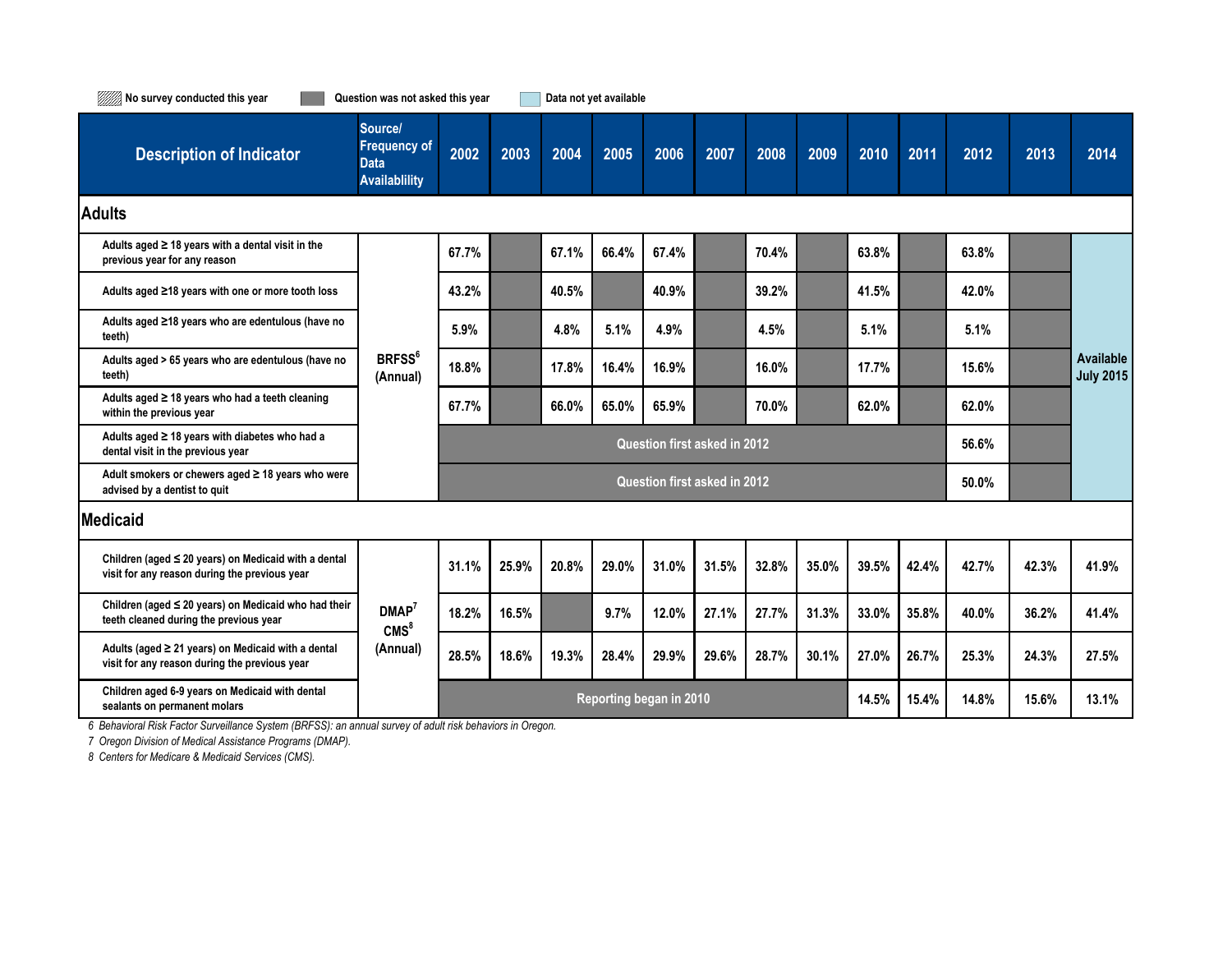| No survey conducted this year                                                                                                                                  | Question was not asked this year                                      |                                   |                                   | Data not yet available |                         |       |       |       |           |       |        |       |                       |                     |  |
|----------------------------------------------------------------------------------------------------------------------------------------------------------------|-----------------------------------------------------------------------|-----------------------------------|-----------------------------------|------------------------|-------------------------|-------|-------|-------|-----------|-------|--------|-------|-----------------------|---------------------|--|
| <b>Description of Indicator</b>                                                                                                                                | Source/<br><b>Frequency of</b><br><b>Data</b><br><b>Availablility</b> | 2002                              | 2003                              | 2004                   | 2005                    | 2006  | 2007  | 2008  | 2009      | 2010  | 2011   | 2012  | 2013                  | 2014                |  |
| <b>Workforce</b>                                                                                                                                               |                                                                       |                                   |                                   |                        |                         |       |       |       |           |       |        |       |                       |                     |  |
| Number of licensed dentists in Oregon                                                                                                                          |                                                                       |                                   | <b>Reporting began</b><br>in 2004 |                        | 2,599                   | 2,659 | 2,738 | 2,786 | 3,306     | 3,697 | 3,655  | 3,750 | 3,754                 | 3,803               |  |
| Number of licensed dentists with an Oregon working<br>address                                                                                                  |                                                                       |                                   | <b>Reporting began</b><br>in 2004 |                        | 2,305                   | 2,339 | 2,411 | 2,485 | ◆         | 2,559 | 2,335  | 2,686 | 2,682                 | 2,729               |  |
| Population-to-practitioner ratio for licensed dentists                                                                                                         |                                                                       |                                   |                                   |                        | Reporting began in 2010 |       |       |       | $\bullet$ | 1,949 | 1,652  | 1,446 | 1,461                 | 1,044               |  |
| Number of licensed pediatric dentists in Oregon                                                                                                                | OBP <sup>9</sup>                                                      |                                   | <b>Reporting began</b><br>in 2004 |                        | 79                      | 81    | 86    | 93    |           | 134   | 144    | 155   | 158                   | 160                 |  |
| Number of licensed pediatric dentists with an Oregon<br>working address                                                                                        | OHPP <sup>10</sup>                                                    |                                   | <b>Reporting began</b><br>in 2004 | 65                     | 71                      | 74    | 78    | 85    | ◆         | 88    | 91     | 102   | 106                   | 111                 |  |
| Number of licensed dental hygienists in Oregon                                                                                                                 | (Annual)                                                              | <b>Reporting began</b><br>in 2004 |                                   | 2,503                  | 2,550                   | 2,649 | 2,730 | 2,844 | 3,374     | 3,777 | 3,467  | 4,035 | 4,150                 | 4,230               |  |
| Number of licensed dental hygienists with an Oregon<br>working address                                                                                         |                                                                       |                                   | <b>Reporting began</b><br>in 2004 |                        | 1,826                   | 1,856 | 1,918 | 2,057 | ◆         | 2,369 | 2,371  | 2,522 | 2,579                 | 2,676               |  |
| Population-to-practitioner ratio for licensed dental<br>hygienists                                                                                             |                                                                       |                                   |                                   |                        | Reporting began in 2010 |       |       |       | $\bullet$ | 1,641 | 1,627  | 1,540 | 1,520                 | 939                 |  |
| Number of expanded practice dental hygienists                                                                                                                  |                                                                       |                                   |                                   |                        | 69                      | 66    | 67    | 84    | ◆         | 115   | 264    | 317   | 367                   | 467                 |  |
| <b>Cancer</b>                                                                                                                                                  |                                                                       |                                   |                                   |                        |                         |       |       |       |           |       |        |       |                       |                     |  |
| Oral/pharyngeal (throat) cancer incidence rate per<br>100,000 among all ages (age-adjusted)                                                                    |                                                                       | 10.9                              | 11.1                              | 11.1                   | 9.8                     | 10.6  | 10.9  | 10.5  | 10.8      | 9.5   | $11.6$ | 11.7  |                       |                     |  |
| Oral/pharyngeal (throat) cancer incidence rate per<br>100,000 among adults aged ≥ 20 years (age-adjusted)                                                      | OSCaR <sup>11</sup>                                                   | 15.6                              | 15.8                              | 16.3                   | 14.2                    | 14.7  | 15.3  | 14.7  | 15.3      | 13.5  | 16.2   | 16.4  | Available   Available |                     |  |
| Percentage of oral/pharyngeal (throat) cancers<br>diagnosed at early stage among adults aged $\geq 20$<br>years (early stage includes in-situ and local stage) | Vital<br>Statistics $^{12}$<br>(Annual)                               | 48.6%                             | 51.2%                             | 40.3%                  | 39.6%                   | 39.7% | 35.5% | 35.4% | 34.5%     | 37.1% | 36.8%  | 35.1% |                       | June 2016 June 2017 |  |
| Number of deaths from oral and pharyngeal cancer                                                                                                               |                                                                       | 98                                | 93                                | 94                     | 110                     | 95    | 94    | 104   | 103       | 98    | 107    | 119   |                       |                     |  |
| Death rate per 100,000 people from oral and<br>pharyngeal cancers (age-adjusted)                                                                               |                                                                       | 2.7                               | 2.5                               | 2.5                    | 2.8                     | 2.3   | 2.2   | 2.5   | 2.3       | 2.1   | 2.4    | 2.4   |                       |                     |  |

9 Oregon Board of Dentistry.

10 Oregon Health Profession Profiles.

11 Oregon State Cancer Registry (OSCaR). 12 Oregon Vital Statistics from Center for Health Statistics. Board of Dentistry did not report and can no longer access data set from this year.